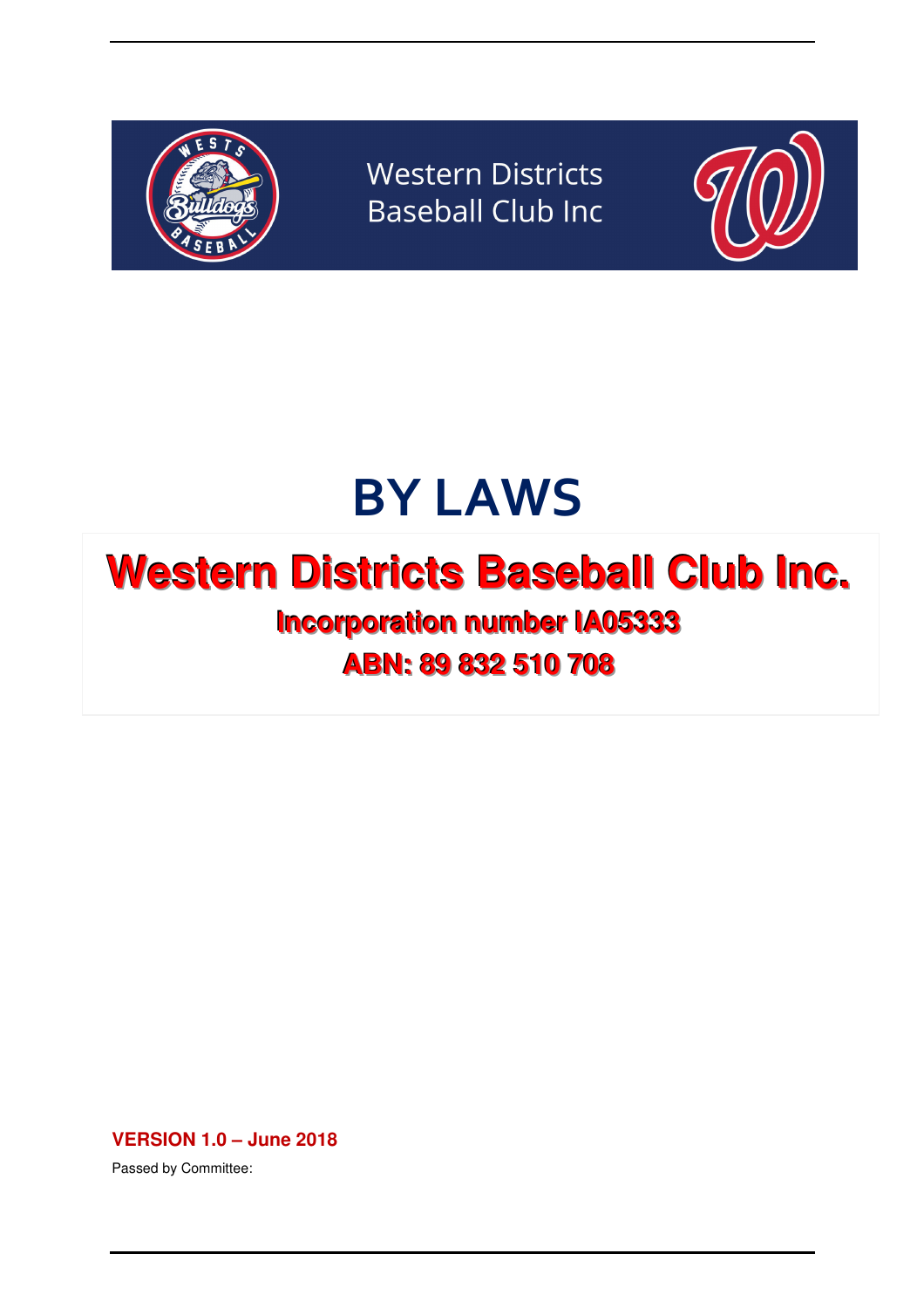ABN: 89 832 510 708

#### **Table of Contents**

| 1.                                                                                           |  |
|----------------------------------------------------------------------------------------------|--|
| $\overline{2}$ .                                                                             |  |
|                                                                                              |  |
|                                                                                              |  |
| The duties of the Management Committee to the Association Workforce Paid and/or Volunteer  5 |  |
|                                                                                              |  |
|                                                                                              |  |
|                                                                                              |  |
| $\overline{3}$ .                                                                             |  |
|                                                                                              |  |
|                                                                                              |  |
|                                                                                              |  |
|                                                                                              |  |
|                                                                                              |  |
|                                                                                              |  |
|                                                                                              |  |
|                                                                                              |  |
|                                                                                              |  |
|                                                                                              |  |
|                                                                                              |  |
|                                                                                              |  |
|                                                                                              |  |
|                                                                                              |  |
|                                                                                              |  |
|                                                                                              |  |
|                                                                                              |  |
|                                                                                              |  |
|                                                                                              |  |
|                                                                                              |  |
|                                                                                              |  |
| 4.                                                                                           |  |
|                                                                                              |  |
|                                                                                              |  |
|                                                                                              |  |
|                                                                                              |  |
|                                                                                              |  |
|                                                                                              |  |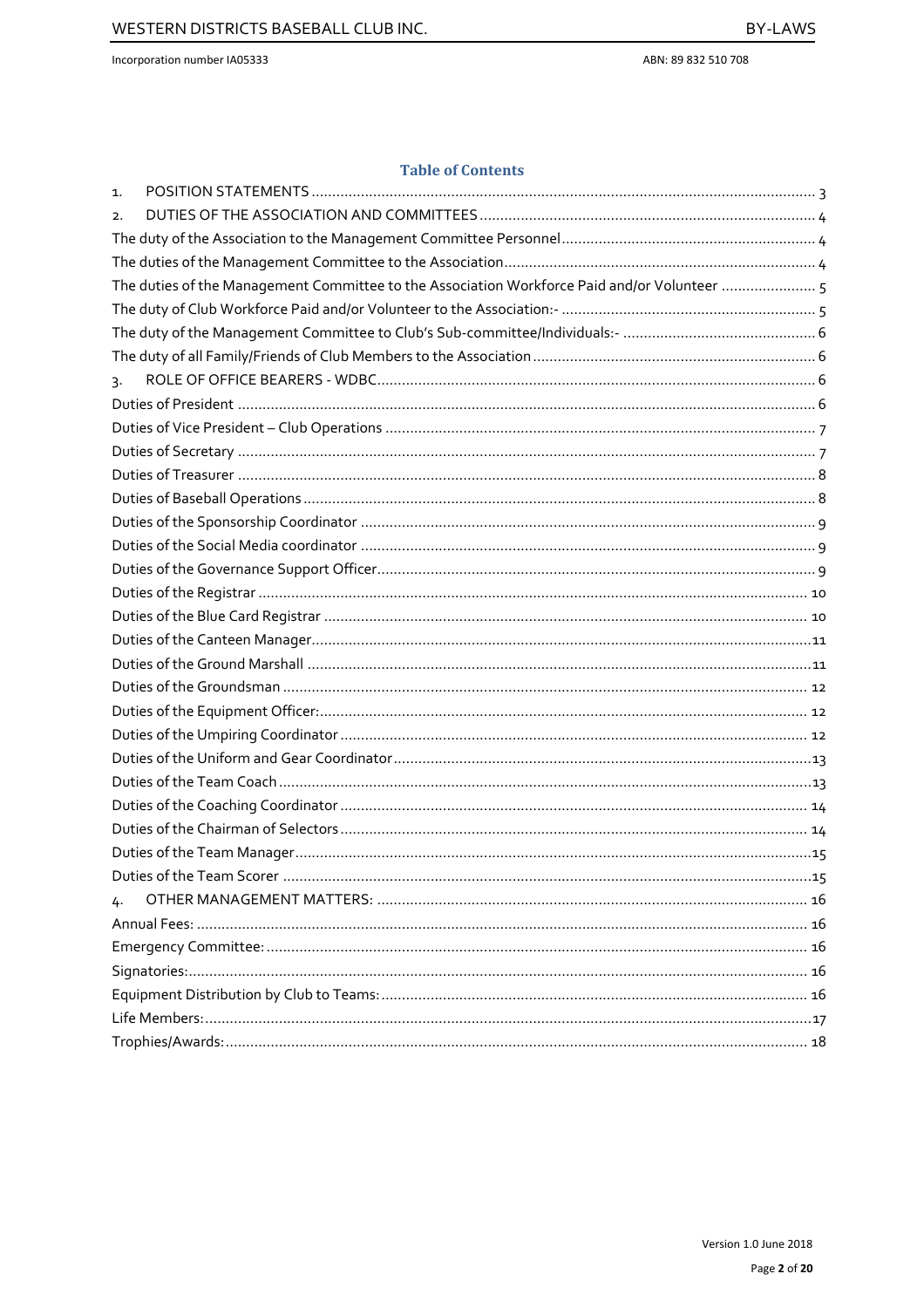#### **1. POSITION STATEMENTS**

- 1) Position Statements means the club's Committee, sub-committees and staff and/or volunteers position overview, and appropriate position task sheets
- 2) Club policies and procedures means the club's management, administration policies, procedures operating requirements and codes of conduct
- 3) Sub Committees means sub Committees, subgroups, project groups and/or teams of individuals selected by the Committee to assist
- 4) Player groups as mentioned in Rule 42 1 (5) and (6) refers to groups such as Juniors, Seniors, Master, Youth Women's, Social Player Divisions and or clusters
- 5) Volunteer As mentioned in Rule 5 (2) refers to committee personnel and all volunteers selected or appointed by the committee to deliver the club's operations, programs and services for the club in an official capacity
- 6) Operational Volunteers means those key volunteers who support the committee with operational tasks outside the season such as grounds person, registrar, canteen convenor, fundraising, marketing to name a few
- 7) General Volunteers means those volunteers who provide player/team support (coaches, managers, scorers) and any other positions provided in the season from time to time
- 8) User Pays Financial System means a user pays fees and charges payment system: Member will be charged only for what they use
- 9) Player groups as mentioned in Rule 42 1 (5) and (6) refers to groups such as Juniors, Seniors, Master, Youth Women's, Social Player Divisions and or clusters
- 10) User Pays Financial System means a user pays fees and charges payment system: Member will be charged only for what they use
- 11) Meetings of the Committee to meet mentioned in Rule 22 (1) means the Management Committee Members Only. Individual Club members are not entitled to attend any such meetings. The Committee may from time to time invite a member/s to participate in a specific section of the meeting that is relevant to the member as an invited quest, if 75% of the Committee members agree. Members access to the Management Committee is to be provided at general meetings of the association as mentioned in Sub rule (7)
- 12) Attendance at Meetings as mentioned in Rule 19 (8) the intent is as follows: when a member is elected or appointed to the committee their attendance at meetings is expected to ensure the business of the association can be discharged: hence does not attend two (2) consecutive meetings and or if a member of committee attends less than 80% of the meetings called irrespective if the person has provided a written apology their position will be declared vacant and will be filled under Rule 20.
- 13) Committee structure
	- a. President,
	- b. Treasurer,
	- c. Secretary,
	- d. Club Operations (Vice President);
	- e. Baseball Operations;
	- f. Governance,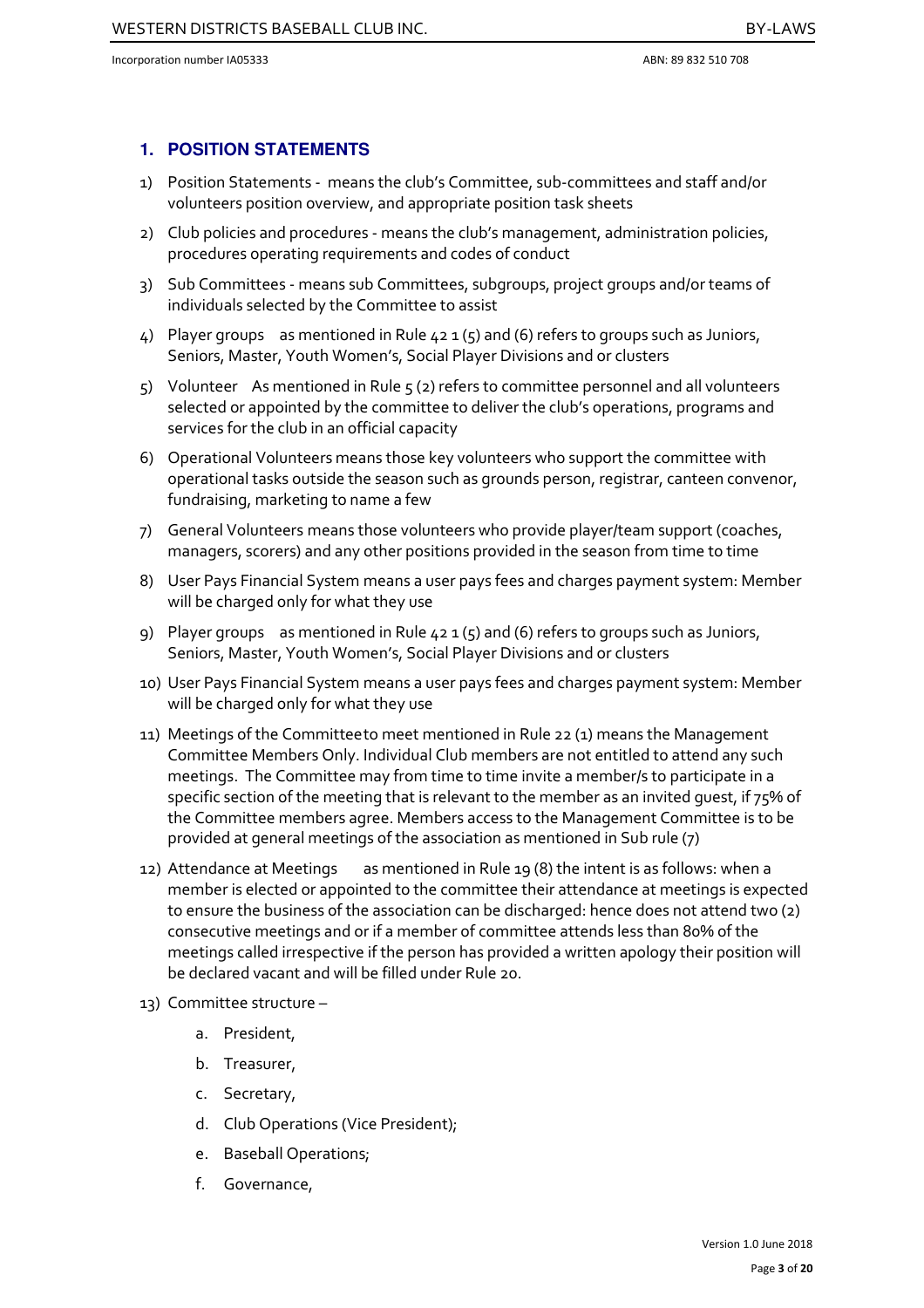- g. Sponsorship,
- h. Communications.
- 14) All candidates will be required to indicate in writing their ability to meet the skills, tasks and time required for the applied position as defined by the Association's 'Position Statements'. All prospective candidates will be required to complete the Management Committee's Position Statement nomination form and have it signed by the candidate and the two (2) nominees.
- 15) A member of the Management Committee may be transferred from their position to a more suitable position on the Committee if they are unable to deliver their position responsibilities.

# **2. DUTIES OF THE ASSOCIATION AND COMMITTEES**

#### **The duty of the Association to the Management Committee Personnel**

Shall be to:

(a) ensure all individual Committee personnel are compensated for the costs associated with completing their duties in accordance with the 'Club's Committee Reimbursement Policy and Procedures'.

(b) provide the support and training required to complete the tasks required of their position according to the Club's 'Volunteer' policies and procedures by ensuring that all Committee personnel receive appropriate:

- (i) 'Committee Induction Training' prior to the commencement of their duties and
- (ii) 'Committee Task Sheet'; and

(iii) 'Education and/or training' required to complete their tasks or position requirements at the Association's cost.

### **The duties of the Management Committee to the Association**

Shall be to:

(a) continue to develop the Association by implementing modern, efficient and effective administration, management and financial practises that support the longevity of the Association. (b) effectively and efficiently deliver their roles and responsibilities as stipulated under their

Position Statements and Operational Task Sheets.

(c) attend meetings, actively and constructively participate in the discussions and decision making process and know that non-attendance or disruptive behaviour may result in disciplinary action or expulsion.

(d) ensure no specific group of the club (junior, master, senior) is to be sacrificed or suppressed for the development of another.

(e) provide members with the support they require to develop within the constraints of the Association's financial and human capacity.

(f) not dismiss or disregard lightly the concepts, issues or advice provided, raised or presented by members.

(g) ensure that the differences and variances in usage and volunteer contributions are reflected in the members' affiliation fee/s.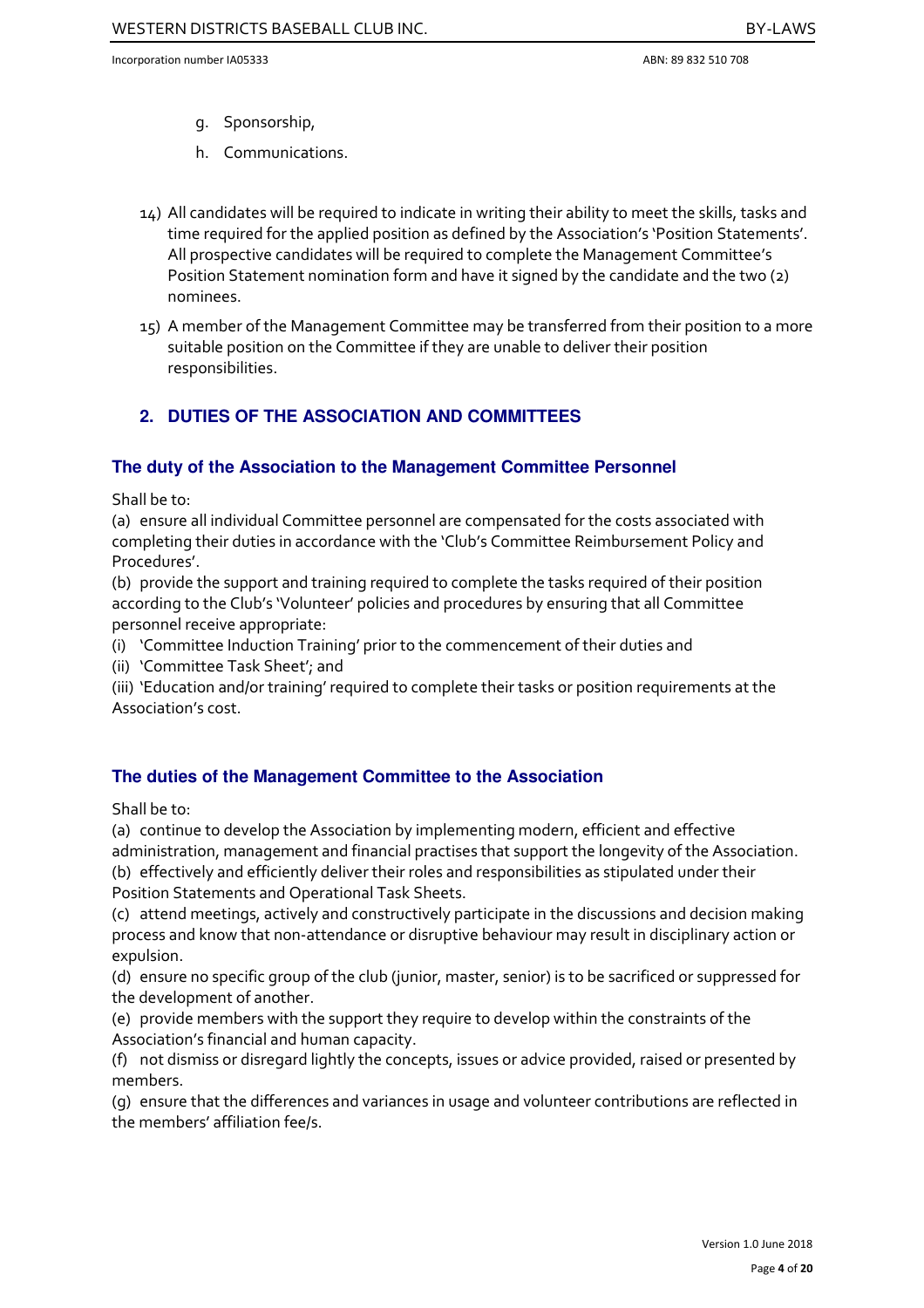# **The duties of the Management Committee to the Association Workforce Paid and/or Volunteer**

Shall be to:

The duty to Staff shall be to:

(a) undertake ongoing recruitment to ensure there are appropriately qualified and motivated personnel with sufficient time to fulfil all paid positions in the Association.

(b) place staff based on experience, skills and/or their potential to develop the skills

(c) provide staff with a document that clarifies the requirements of the paid position such as length of tenure, hours, entitlements, line manager, reporting process, communication requirements, review process and

(d) provide all staff with a Position Description, Task sheet and Codes of Conduct and Behaviour. The duty to Volunteers shall be to

(e) undertake ongoing recruitment to ensure there are appropriately qualified and motivated personnel with sufficient time to fulfil all volunteer positions in the Association

(f) place Association volunteers based on experience, skills and/or their potential to develop the skills in order that no volunteer is placed knowingly in a position or given a task that is beyond his or her known capabilities unless adequate support is provided. If the skills cannot be obtained or supported, the volunteer shall be removed from the position or task with the option of being redeployed to a new position or task that better suits their situation and ability.

(g) If the skills cannot be obtained or supported, the volunteer shall be removed from the position or task with the option of being redeployed to a new position or task that better suits their situation and ability

(h) ensure that key operational volunteers described in Rule 1 (20), are rested from all voluntary duties within or for the Association for a period of not less than one season after four (4) consecutive years continuous service.

(i) ensure that general volunteers and team volunteers as mentioned in Rule  $1$  (21), are provided an off season from all voluntary duties within or for the Association

(j) ensure the needs of the Association's most valued resource, its volunteer workforce, are supported by modern volunteer policies, procedures, codes and practises.

(k) recognise and reward the commitment and contribution of the Association's volunteers according to the club's volunteer policies, procedures and industry standards.

(l) if the Association is unable to recruit personnel with the appropriate skills, time or commitment to key and or high risk positions the Management Committee will buy in the service/s at the members' cost.

# **The duty of Club Workforce Paid and/or Volunteer to the Association:-**

Shall be to:

a) effectively and efficiently deliver their roles and responsibilities as stipulated under their Position Statements and/or Operational Task Sheets

b) uphold the vision, values, goals, policies and procedures of the organisation

c) follow the rules of the Association, rules of the activity, codes of conduct and codes of behaviour of the Association, the sport and land owners and/or land managers

e) when representing the club, do so in a manner that reflects and promotes the objectives of the Association and the sport's governing bodies

f) know the Association is empowered to set the standard and penalties for non-compliancy.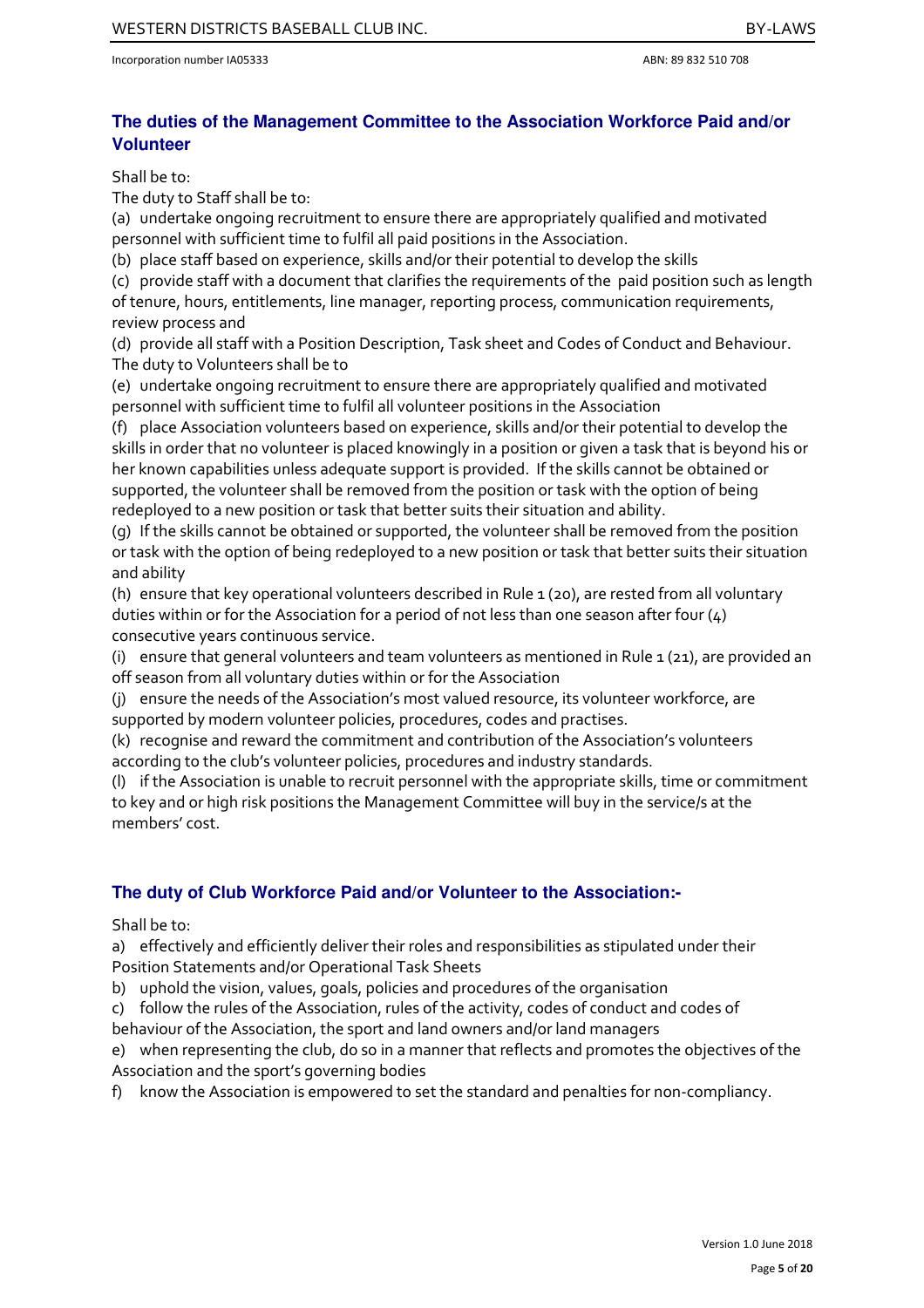# **The duty of the Management Committee to Club's Sub-committee/Individuals:-**

Shall be to:

(a) provide the support required for the group to achieve the objective/s set by the Management Committee

- (b) provide the group with realistic objectives
- (c) rest individuals from their sub-committees in accordance with Sub rule (3) (c)
- (d) recognise and reward their individual volunteer contribution in accordance with Sub rule (3) (e)
- (6) The duty of Club's Sub-committees to the Association:-
- Shall be to:
- (a) contribute to the development the Association, players and technical personnel
- (b) provide the Management Committee with realistic options for consideration within the timeframe and in the format required by the Management Committee
- (c) operate according to the roles, responsibilities and procedures established by the Management Committee
- (d) know the Association is empowered to set the standard and penalties for non-compliancy.
- (7) The duty of all Players to the Association
- Shall be to:
- (a) follow the rules of the Association, rules of the activity, codes of conduct and codes of behaviour of the Association, the sport and land owners and/or land managers
- (b) when representing the club, do so in a manner that reflects and promotes the objectives of the Association and the sport's governing bodies
- (c) know the Association is empowered to set the standard and penalties for non-compliancy.

# **The duty of all Family/Friends of Club Members to the Association**

Shall be to:

(a) follow the rules of the Association, rules of the activity, codes of conduct and codes of behaviour of the Association, the sport and land owners and/or land managers

(b) when attending club competition, training or activities, do so in a manner that reflects and

- promotes the objectives of the Association and the sport's governing bodies
- (c) know the Association is empowered to set the standard and penalties for non-compliancy.

# **3. ROLE OF OFFICE BEARERS - WDBC**

### **Duties of President**

The President is the principal leader and has overall responsibility for the Western Districts Baseball Club (herein referred to as "The Club") administration. The roles of the President should include:

- 1) Represent the club at local, regional and national level events (where appropriate)
- 2) Be a supportive leader for all members
- 3) Preside at all meetings of the club where possible and preserve order
- 4) Set the overall framework of the Committee (consistent with the views of members)
- 5) Help the committee prioritise its goals and work with the Committee within those goals
- 6) Where voting is equal, exercise a casting vote
- 7) Prepare, in conjunction with the Secretary, the Annual Report of the club
- 8) Attend all events and events in which the club has representatives, where possible
- 9) Remain well informed of all club activities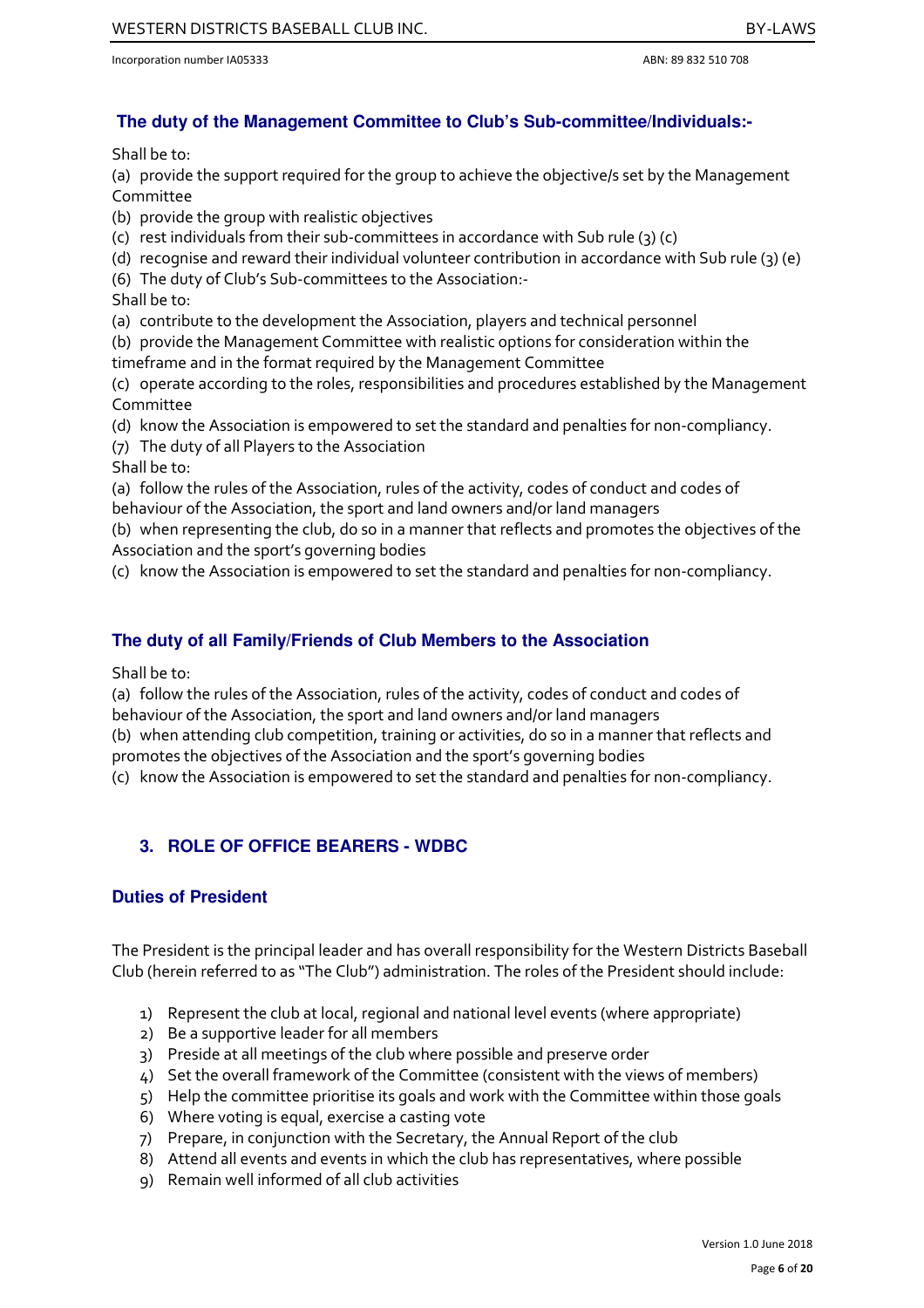- 10) Have a good working knowledge of the constitution, rules, policies and procedures and the duties of all office holders and any subcommittees formed
- 11) Act as a facilitator for club activities

# **Duties of Vice President – Club Operations**

The role of the Vice President is to assist the President of the club, and may be interested in being considered as a future President of the club. The roles of the Vice President should include:

- 1) Assume the duties of the President in his/her absence and assist the President in carrying out his/her duties
- 2) Spend some time with each Committee member to maintain a sound understanding of the running of the club and assist other committee members with their duties as required
- 3) Attend all the meetings of the club
- 4) Have a good working knowledge of the constitution, rules, policies and procedures and the duties of all office holders and subcommittees
- 5) Be aware of the future directions and plans of the club and act as Planning Coordinator
- 6) Ensure that planning and budgeting for the future is carried out in accordance with the wishes of the members
- 7) Manage and control keys for all Club assets maintain a register of those persons having possession of Club keys.
- 8) The Vice President Club Operations shall liaise with the local Council on behalf of the Committee.

# **Duties of Secretary**

The Secretary is the chief administration officer of the club. This person provides the coordinating link between members, the management committee and outside stakeholders and organisations. The roles of the Secretary should include:

- 1) Attend all meetings of the club
- 2) Prepare agendas for all Executive, Management and General meetings
- 3) Inform Committee members of the time, date and venue for meetings
- 4) Take full and accurate minutes of all questions, matters, resolutions and other proceedings of every Executive, Management and General meetings, and make copies available upon request
- 5) Keep the records of the organisation.
- 6) Call for nominations for club positions prior to the AGM
- 7) Conduct correspondence on behalf of the club with other persons or bodies and in all respects carry out the directions of the Committee.
- 8) Hand over to the incoming Secretary all records of minutes, inward and outward correspondence in their possession and all other property relating to the club in complete form.
- 9) Maintain confidentiality on relevant matters.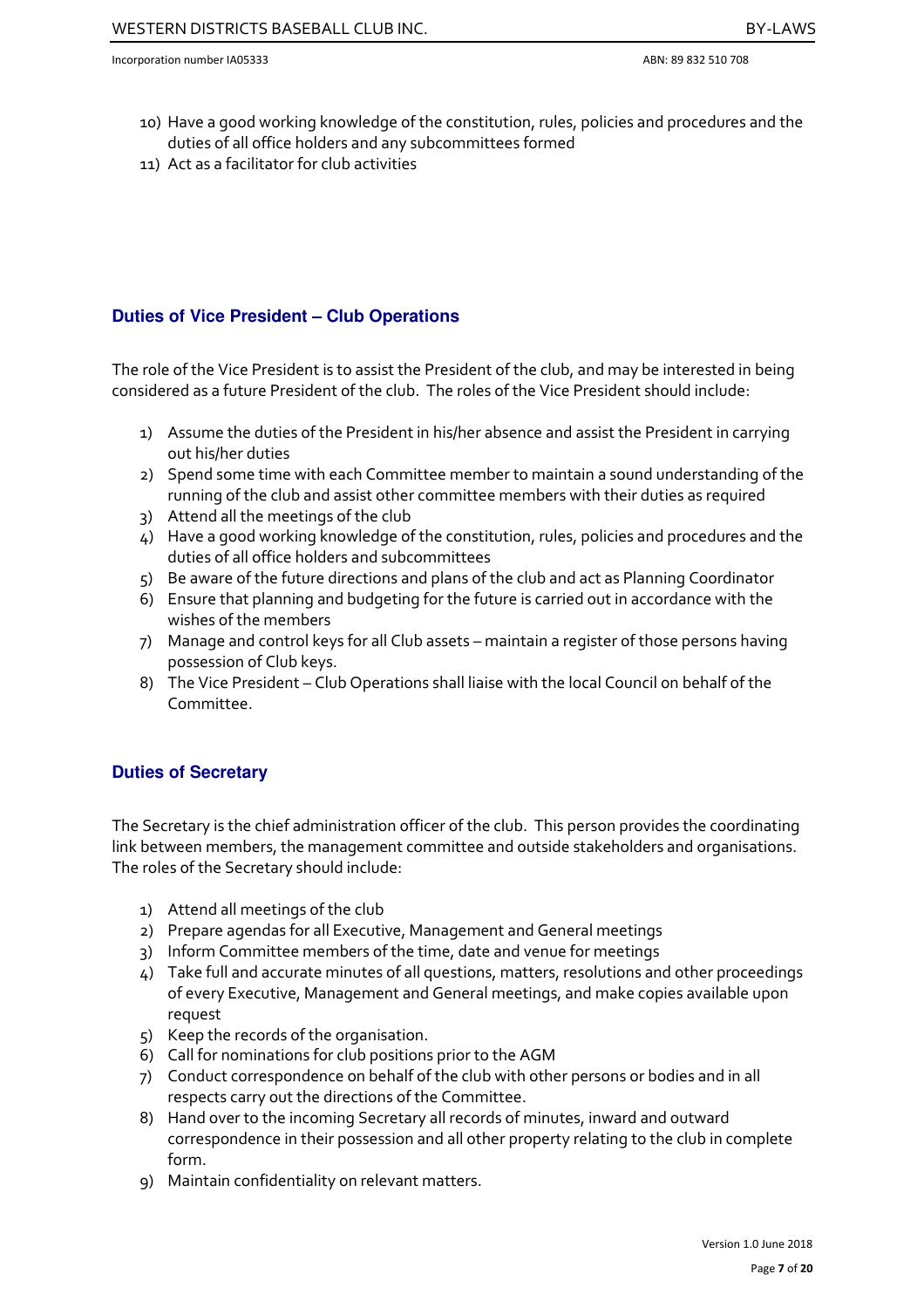10) Service the club's post office box

### **Duties of Treasurer**

The Treasurer is the chief financial management officer of the club. The roles of the Treasurer should include:

- 1. Act as the club's chief financial management officer and plan for the club's financial future
- 2. Keep all books and accounts of the club and prepare a statement of income and expenditure for presentation at meetings
- 3. Receive all monies and issue receipts
- 4. Pay all fees due to peak bodies
- 5. Prepare an annual balance sheet for auditing
- 6. Work with the President to prepare an annual budget
- 7. Present all accounts incurred by the club to be passed for payment by the Committee. In matters of urgent necessity, payment may be made but any such urgent payments must be ratified by the Committee at the next meeting
- 8. Perform such other duties as the Committee may direct
- 9. Hand over to the incoming Treasurer all papers and records pertaining to the club
- 10. Have a good working knowledge of the club's constitution, rules, policies and procedures
- 11. Be aware of the future directions and plans of the club

# **Duties of Baseball Operations**

- 1) The Baseball Operations shall attend all Committee Meetings as well as all Annual and Special General Meetings of the WDBC.
- 2) The Baseball Operations shall be responsible for all matters relating to the programming, organising, selection and supervision of baseball on behalf of the Committee.
- 3) The Baseball Operations shall chair the selection committee and the coaching selection panel in accordance with the By-Laws.
- 4) The Baseball Operations shall liaise with the Equipment Officer in the preparation of an equipment budget for the Committee and in ensuring that there are appropriate controls in place over all equipment.
- 5) The Baseball Operations shall be the WDBC delegate to the Operations Committee of the League, and shall be the focal point for liaison between the WDBC and the League.
- 6) Develop and coordinate senior & junior recruitment programs in collaboration with the Head Coach, Coaches and the Committee
- 7) Work with the Registrar on the promotion and preparation for sign-on days
- 8) Liaise regularly with the Head Coach and Media Liaison Officer in preparing for, promoting and implementing membership recruitment programs
- 9) Regularly liaise with parents of junior members to ensure that their thoughts and concerns are communicated to coaches, and the Committee
- 10) Coordinate a senior & junior training schedule, ensuring all teams get equal training time. Liaise with junior members and teams to provide access to equipment at designated training times
- 11) Coordinate the supervision and construction of new junior members and teams during their initial training sessions in collaboration with assistant coaches
- 12) Liaise with schools to encourage increased participation in the sport and inform schools of events, race results and other matters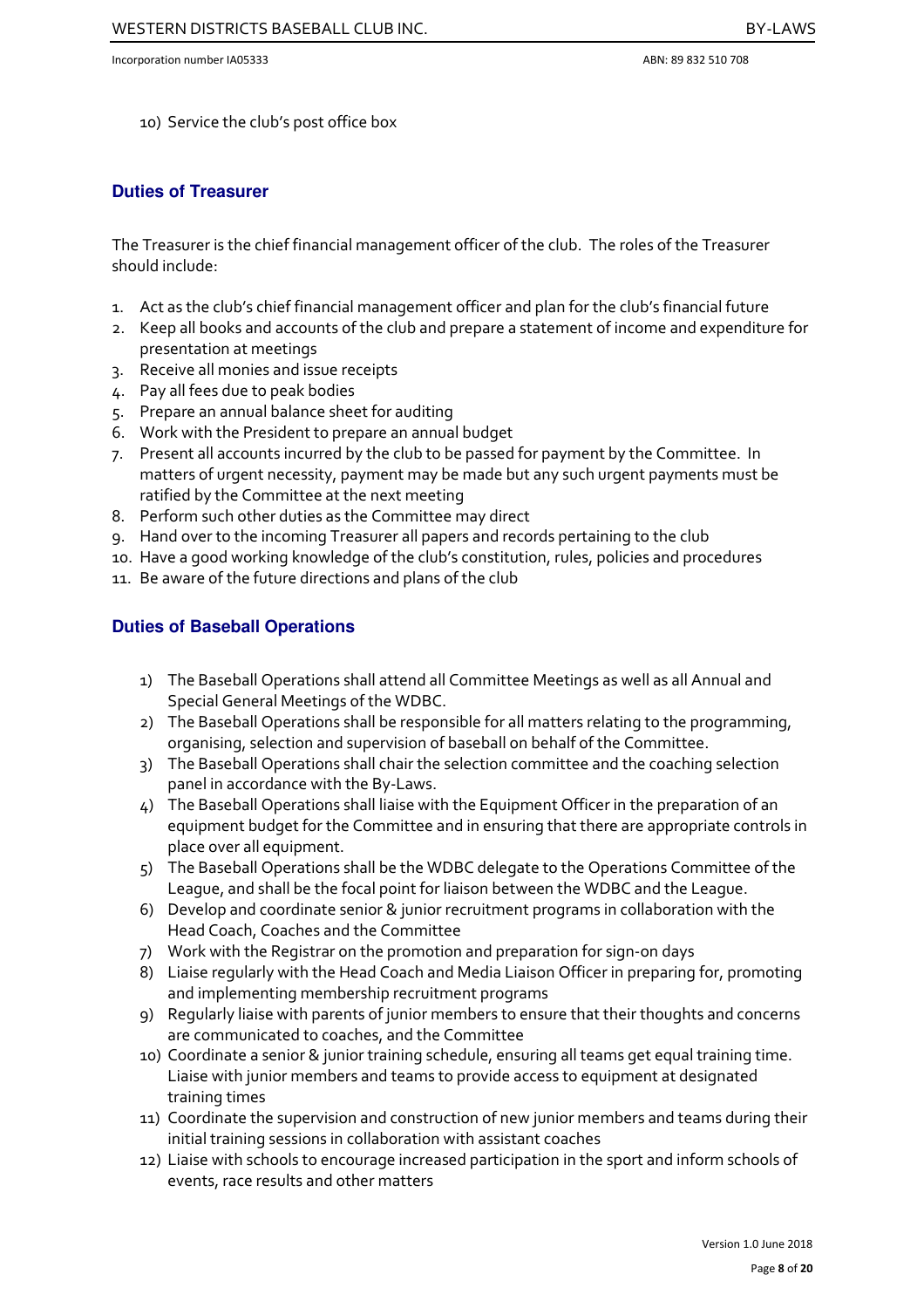- 13) Arrange end-of-season procedures, e.g. team photos, trophies, etc.
- 14) Liaise with the Committee regarding trophy day presentation and organise trophy day
- 15) Liaise with relevant peak bodies regarding procedures, playing draws, game changes, etc.
- 16) Regularly liaise with parents of junior members to ensure that their thoughts and concerns are communicated to coaches, managers and the Committee
- 17) Liaise with club coaches and team managers as the point of contact between coaches and managers and the Committee

#### **Duties of the Sponsorship Coordinator**

- 1) Promote the club and seek sponsorships
- 2) Develop an annual sponsorship plan and seek approval from the Committee
- 3) Develop sponsorship proposals and letters for presentation and approval by the Committee
- 4) Ensure the club receives maximum promotional exposure in all spheres
- 5) Manage the sponsorships for club teams
- 6) Arrange for advertising of sponsors through the club's newsletter
- 7) Keep the Committee informed of matters pertaining to sponsorship at all times
- 8) Arrange for sponsorship signage to be developed and maintained
- 9) Plan and coordinate an annual sponsor recognition day and invite all sponsors
- 10) Coordinate other sponsorship recognition activities as approved by the Committee

### **Duties of the Social Media coordinator**

The Social Media coordinator handles media issues on behalf of the club. They are the link person between the club and the outside world as far as information and communication is concerned. A Social Media coordinator ensures that the club has a good name and reputation and liaises with the marketing department to publicise the clubs events and activities

- 1) Develop guidelines for media communications
- 2) Manage all media communications
- 3) Organises media coverage for events
- 4) Oversee the maintenance of the club website and Facebook page
- 5) Develop overall strategies for using social media
- 6) Manage list of authorised persons for using social media on behalf of club
- 7) Monitor social media for comments both positive and negative and deal appropriately with these

#### **Duties of the Governance Support Officer**

Governance is the system by which organisations are directed and managed. It influences how the objectives of the organisation are set and achieved, spells out the rules and procedures for making organisational decisions and determines the means of optimising and monitoring performance, including how risk is monitored and assessed.

Effective sports governance requires leadership, integrity and good judgment. Additionally, effective governance will ensure more effective decision making, with the organisation demonstrating transparency, accountability and responsibility in the activities undertaken and resources expended.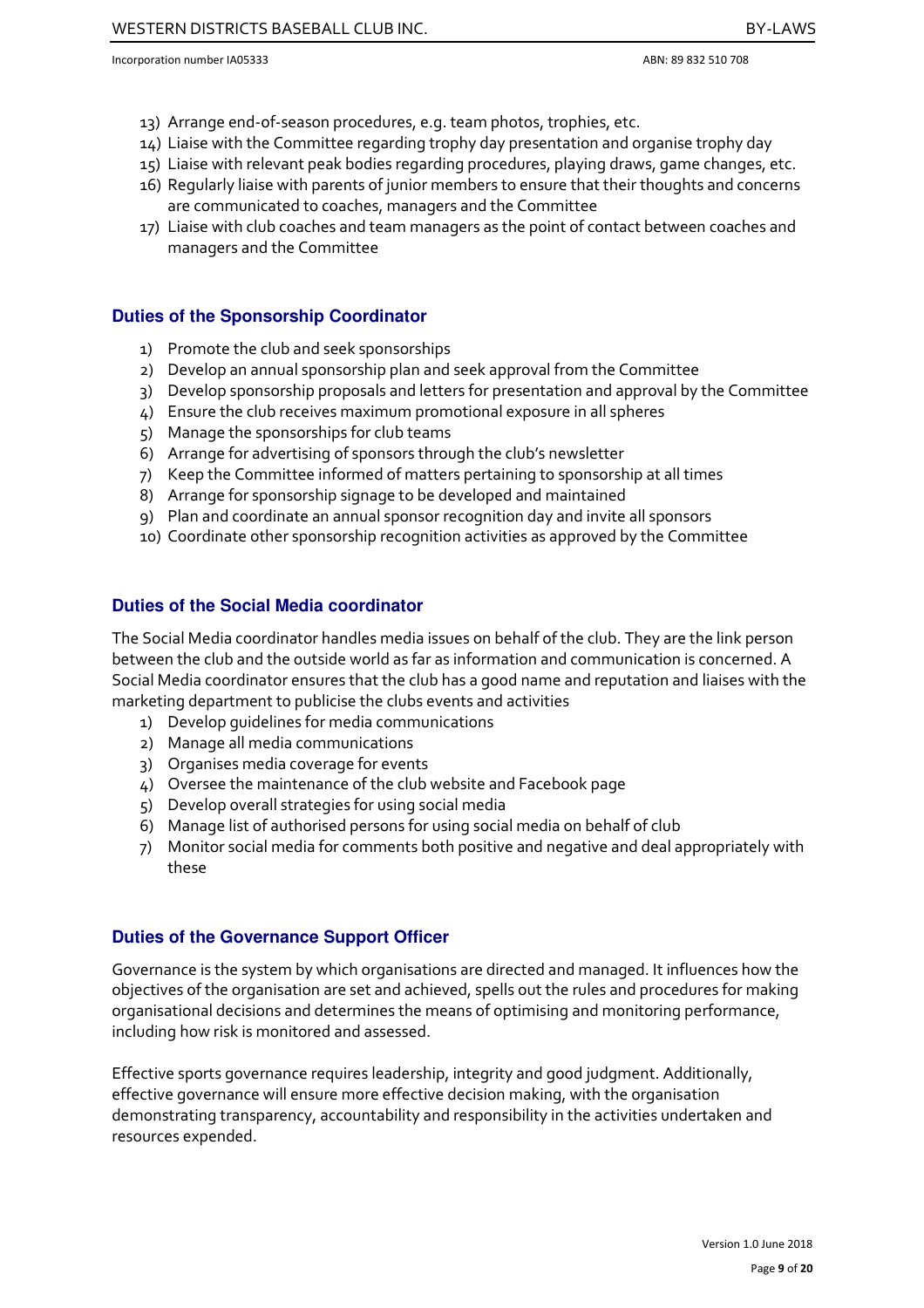It is commonly accepted that governance structures have a significant impact on the performance of sporting organisations. Poor governance has a variety of causes, including director/committee inexperience, conflicts of interest, failure to manage risk, inadequate or inappropriate financial controls, and generally poor internal business systems and reporting. Ineffective governance practices not only impact on the sport where they are present, but also undermine confidence in the Australian sports industry as a whole.

Governance concerns three key issues:

•how an organisation develops strategic goals and direction

•how the board/committee of an organisation monitors the performance of the organisation to ensure it achieves these strategic goals, has effective systems in place and complies with its legal and regulatory obligations

•ensuring that the board/committee acts in the best interests of the members

The role of the Governance Support Officer is to assist the Committee in following good governance practices in the day to day management of the Club.

# **Duties of the Registrar**

The Registrar acts as the key point of liaison between club members and the Committee. The roles of the Registrar shall include:

- 1) Organise and coordinate Registration Day.
- 2) Manage all player registration information from Player Registration system
- 3) Record the fees due for all club members and report any unpaid fees to each team coach.
- 4) Attend Committee meetings of the club
- 5) Keep an accurate "Register of Members" in accordance with the rules and constitution of the club
- 6) Keep a record of all results at events
- 7) Keep a record of the club's respective trophies, shields and awards
- 8) Circulate information and entry forms
- 9) Be responsible for organising insurance cover for members
- 10) Represent the club in resolving disputes between the club and volunteer(s)
- 11) Handle incoming membership forms at the beginning of the financial year and before events
- 12) Maintain a record of coaches and officials, including details of their qualifications and accreditations
- 13) Liaise with members throughout the year as necessary

### **Duties of the Blue Card Registrar**

- 1) Coordinate the club's adherence to child protection legislation and volunteer screening
- 2) Liaise with the Committee or Volunteer Coordinator (if appointed) to ensure that all volunteers working with children have current blue cards
- 3) Liaise regularly with the Safety and Risk Assessment Officer to ensure that child protection is addressed sufficiently in the club's Risk Management Plan
- 4) Keep the Committee informed at all times regarding volunteer screening issues
- 5) Attend meetings of the club as required
- 6) Have a good working knowledge of the constitution, rules, policies and procedures of the club
- 7) Be aware of the future directions and plans of the club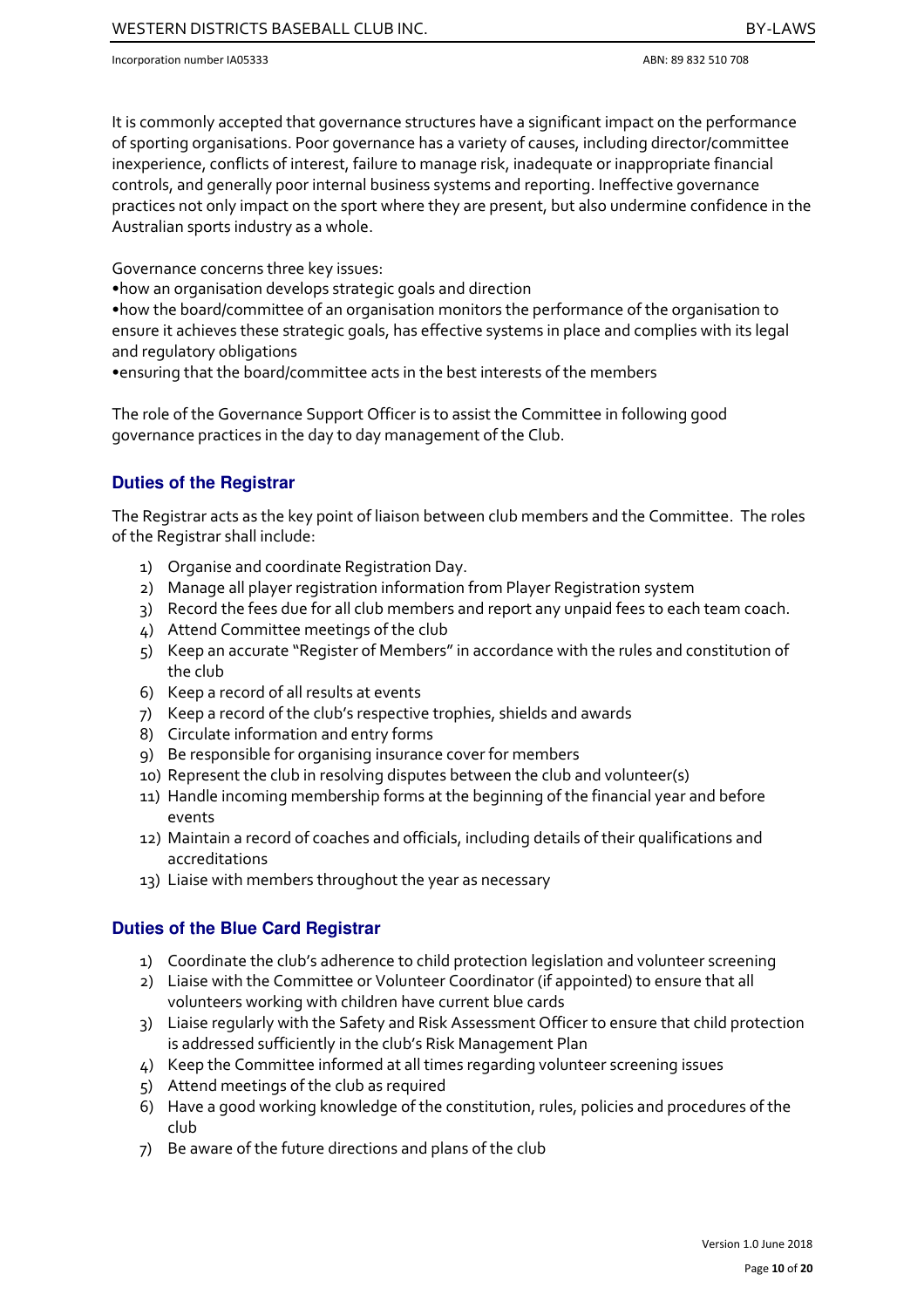#### **Duties of the Canteen Manager**

- 1) Be responsible for the proper management of the club's canteen and special events required by the Committee
- 2) Form a canteen sub-committee in liaison with team managers (if required)
- 3) Liaise with the Treasurer regarding accounting and record keeping procedures
- 4) Complete regular stock takes
- 5) Order all food items to stock the canteen at the commencement of the season and as required
- 6) Manage and maintain all food items, ensuring that all perishable supplies are properly stored under correct refrigerated temperatures and within expiry dates, to minimise the potential for bacterial contamination.
- 7) Arrange for the pick-up/delivery of all items ordered for the canteen
- 8) Obtain any floats that are required by the Treasurer or the club's financial procedures
- 9) Adhere to necessary financial procedures of the club
- 10) At the end of each day, in conjunction with the Treasurer, count and record all takings
- 11) Maintain appropriate canteen records as required by the Treasurer or the club's financial procedures
- 12) Keep the committee informed of all relevant matters

# **Duties of the Ground Marshall**

The Ground Marshall's duties / responsibilities are to assist and contribute to the quality management of Baseball on match days and provide a pro-active service to all visitors and members at Western Districts Baseball Club.

- 1) Wear the approved fluorescent coloured GM jacket
- 2) Be mindful where the First Aid facility and stretcher are located
- 3) Circulate around the allocated field/s to ensure visibility
- 4) Address unruly / unsportsmanlike behaviour and restore calm where required
- 5) Report misconduct including disputes, foul and abusive language by any persons at the ground. Report should be captured in the Incident Book located within the Clubroom
- 6) Secure unleashed dogs to minimize risk to the animal, players, officials and spectators
- 7) Ensure that the rules and regulations in respect to the club's playing fields are respected and observed
- 8) Have a sound understanding of the various requirements in relation to ground management
- 9) Ensure the dressing rooms, canteen, referee room and toilets are in a clean and tidy condition and suitable for use
- 10) Ensure the ambulance access is easily accessible and maintained at all times
- 11) Ensure the field safety equipment is in good order
- 12) Maintain a good understanding of risk management and implement risk management strategies in consultation with the Committee Be responsible for tidying up after events
- 13) Liaise with the Committee regarding access to the facilities
- 14) Have a sound understanding of the operation, rules and regulations of the club and event procedures and be able to communicate relevant information to members and visitors when required
- 15) Ensure that the club rooms and change rooms are available prior to each game and ensure they are left in a presentable manner after use
- 16) Liaise with Team Managers on game days and follow up on requests where necessary
- 17) Report all incidents occurring during dame days in writing and present to the Committee
- 18) Keep the Committee informed at all times of matters relating to their position
- 19) Be aware of the Codes of Behaviour of the organisation and the relevant peak bodies and ensure adherence to these codes at all times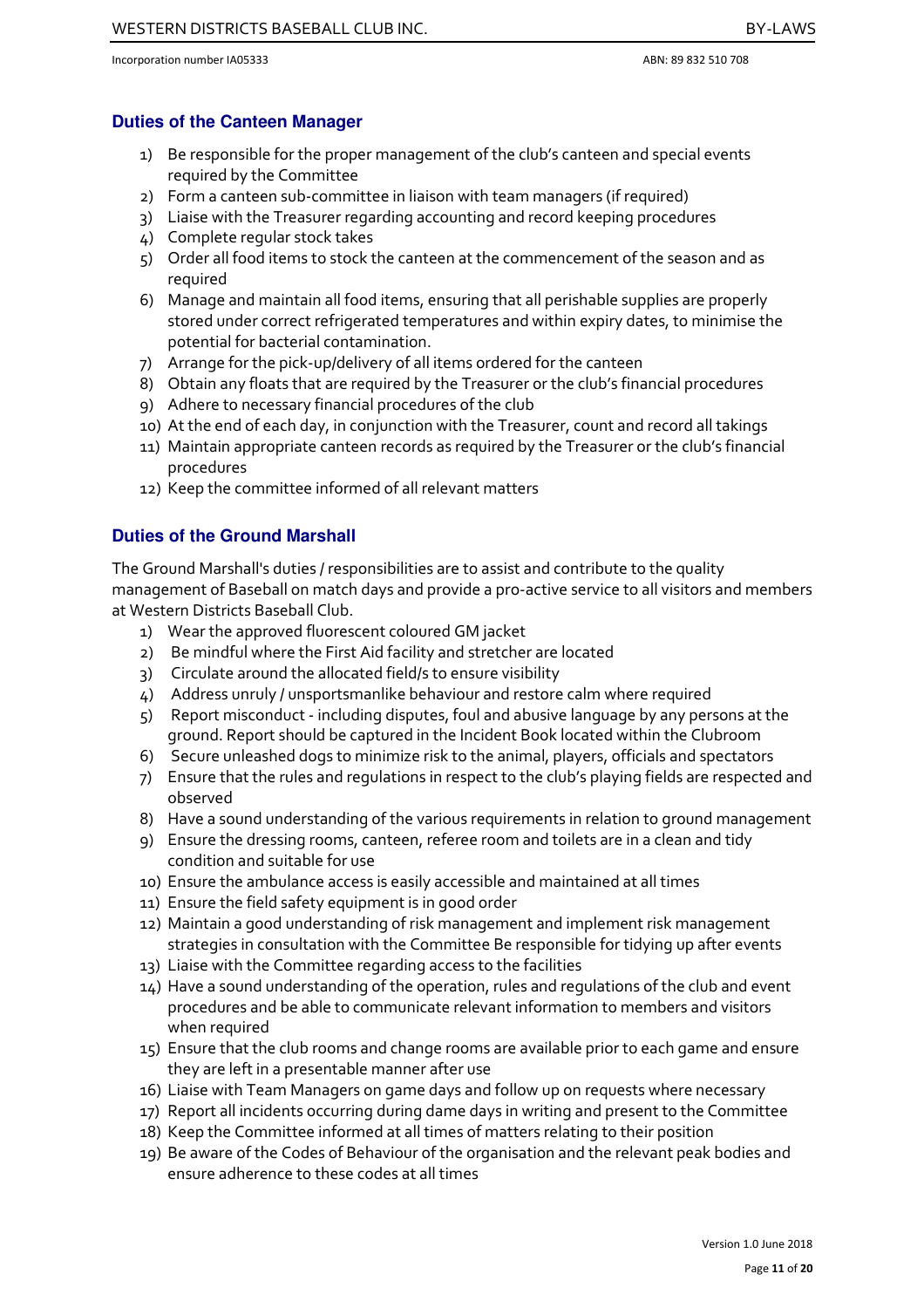20) Have a sound understanding of the rules and regulations of the relevant peak bodies and all game day processes

#### **Duties of the Groundsman**

- 1) Ensure the playing surfaces are mown regularly and in good order at all times
- 2) Maintain mowing equipment including monitoring tyre pressures and regular greasing of all relevant parts with supplied grease gun.
- 3) Maintain edges of baseball diamond such they are straight and a lip at the grass/gravel interface does not occur.
- 4) Organise any maintenance required to the batting cages, pitching mounds (fields & bullpens), home run fences, cut outs, and backstops.
- 5) Trim and remove weeds below all boundary fences
- 6) At the commencement of the season, order line marking and other equipment as required and approved by the Committee
- 7) Mark out the playing diamonds in readiness for each home game
- 8) Ensure the ground maintenance equipment is in good working order
- 9) Organise irrigation of the playing diamonds, including outfields, where required
- 10) Keep the Committee informed about the overall condition of the playing diamonds to ensure continued availability and useability
- 11) Alert the Committee to any areas of concern regarding the grounds or facilities and the actions required to remedy
- 12) Liaise with the Equipment / Maintenance Officer regarding any equipment or maintenance issues as they arise

#### **Duties of the Equipment Officer:**

- 1) Have control of all Clubs playing equipment and submit an inventory of such equipment at each Annual General Meeting or as required by the Executive Committee.
- 2) Ensure all equipment is serviceable and sufficient to meet the season's requirements liaise with relevant VPs and sub-committees before season commencement.
- 3) Purchase new equipment from Fielder's Choice or other supplier if available at reasonable cost – all non-budgeted purchases must be approved by the Committee.
- 4) Ensure all equipment (new and existing) is itemised and a record of which equipment has been provided to each team kept on record. This is to facilitate reconciliation records at the end of the season.
- 5) Replace or repair any equipment during the season as the need arises.
- 6) Collect all equipment with assistance from each team at the end of the season and organise any repairs to broken equipment.
- 7) Check and monitor Shade Tents do periodic check during season to ensure that all Shade Tents are in good order and that pegs are not missing.
- 8) Arrange for all equipment to be returned to the main shed at conclusion of the season.

### **Duties of the Umpiring Coordinator**

- 1) To manage baseball umpires in the club by facilitating training, support and encouragement. Oversee the implementation of any rules and regulations stipulated by Council and the relevant peak bodies (i.e. Baseball Queensland and GBL)
- 2) Implement umpires roster prior to commencement of the season for all club games using appropriately qualified club umpires and club senior players. All junior home games will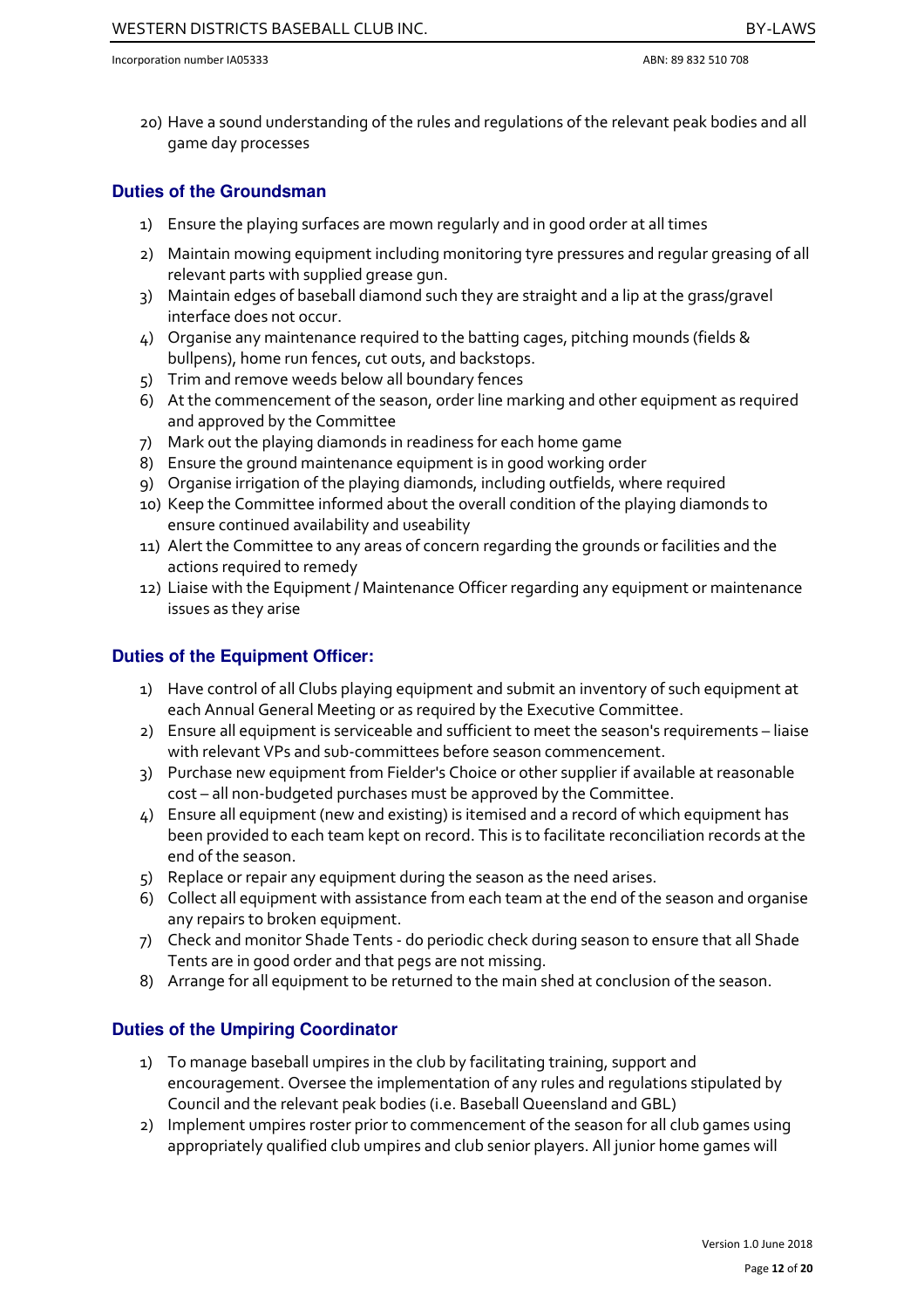require an appointment of a plate umpire. Senior games will require an appointment of a plate or line umpire depending on whether official umpires have been appointed by QBUA.

- 3) Receive any correspondence relating to umpiring matters, circulate to umpires in your club/association and act upon it if necessary
- 4) Ensure that all umpires, players and coaches are conversant with rule changes or updates in interpretations
- 5) Provide practical coaching and lectures for umpires where applicable
- 6) Arrange for coaching of umpires including on-field assistance and directions regarding current interpretations of new and existing rules
- 7) Arrange for theory and practical testing of umpires where appropriate and maintain a register of accreditations awarded and theory passes gained.
- 8) Nominate suitable umpires for talent camps, where possible
- 9) Select and nominate umpires for district teams when they attend state championships
- 10) Arrange for an umpires' coach to attend state championships, wherever possible
- 11) Seek guidance and support through the regional, state and national associations

### **Duties of the Uniform and Gear Coordinator**

- 1) Be responsible for the safekeeping, distribution and sale of merchandise, uniforms and other gear
- 2) Liaise with the Secretary and Treasurer when new items of clothing or equipment are required and place orders as needed
- 3) Perform stock takes of uniforms and other club merchandise as required
- 4) Be available as required for the sale of merchandise, equipment and uniforms
- 5) In conjunction with the Secretary arrange club merchandise requirements as required
- 6) Encourage players and club officials to respect the organisation's uniforms, gear and equipment at all times
- 7) Keep the Committee informed of all relevant matters
- 8) Attend meetings of the club as required
- 9) Be aware of the future directions and plans of the club

### **Duties of the Team Coach**

- 1. Help members to develop skills and positive attitudes to physical activity, sport in general
- 2. Arrange and conduct appropriate training, training locations, days and times
- 3. Maintain a sound knowledge of the rules and skills of the sport and assist the Coach Coordinator where required to organise members so that they gain benefit from involvement
- 4. Be aware of the various Codes of Ethics, rules and regulations and implement and support those Codes at all times
- 5. Appoint a team manager as soon as practicable after sign-on
- 6. Encourage members and officials to abide by the rules and regulations of the sport at all times
- 7. Liaise regularly with the Coach Coordinator and keep the Coach Coordinator informed of progress and any issues as they arise
- 8. Be aware of the future directions of the club
- 9. Undertake training and updates to achieve and retain appropriate qualifications
- 10. Encourage support and respect for the Codes of Conduct of the club and the relevant peak bodies, both on and off the field
- 11. Have a good working knowledge of the club's constitution, rules, policies and procedures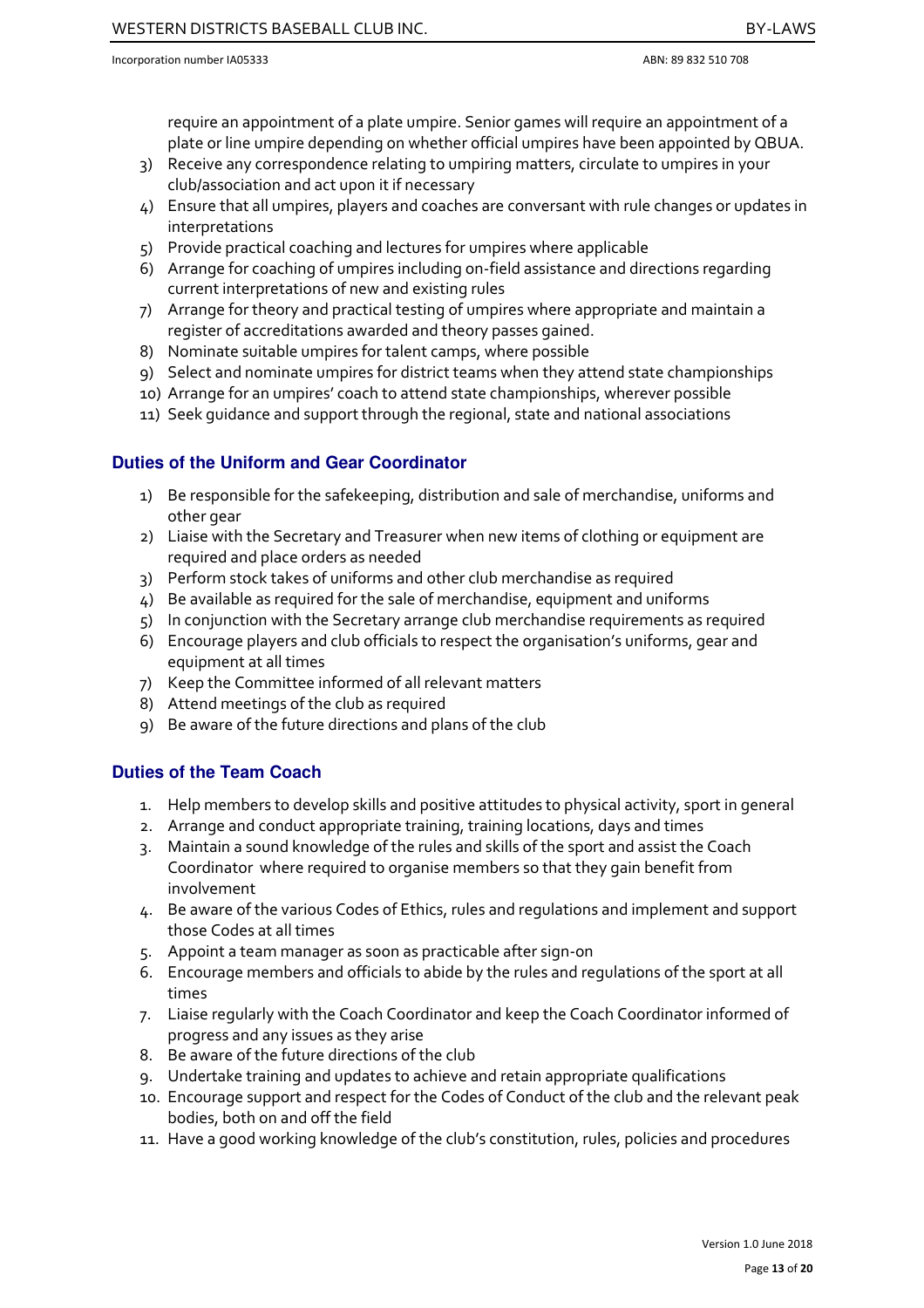### **Duties of the Coaching Coordinator**

- 1) Develop and implement a coaching program and overall club development program
- 2) Keep the Committee informed regarding all matters pertaining to coaching and the development of members, teams and assistant coaches
- 3) Encourage assistant coaches within the organisation to recognise their value and importance in regard to the development of members and teams
- 4) Assist with the appointment of assistant coaches to competitive teams and new members and with the on-going training of assistant coaches
- 5) Ensure assistant coaches hold appropriate qualifications as required by the organisation, as well as the relevant peak bodies
- 6) Provide appropriate information to the Registrar to ensure records of assistant coaches and coaching qualifications are maintained
- 7) Liaise with assistant coaches to arrange appropriate training, training locations, days and times
- 8) Have a good working knowledge of the club's constitution, rules, policies and procedures
- 9) Have a sound understanding of the rules and regulations of relevant peak bodies
- 10) Be aware of the future directions and plans of the club
- 11) Ensure the Codes of Ethics of the club and the relevant peak bodies are respected and supported by all assistant coaches, members and officials
- 12) Foster club spirit amongst coaches and players and encourage them to participate in a sporting manner
- 13) Set high yet achievable and realistic goals for members

### **Duties of the Chairman of Selectors**

Ensure that in all selection processes, and player consultations, the Club's objective of qualifying for the finals in all teams, is of paramount importance.

- 1) At all times, provide open, and professional, communication to the Senior Coordinator, Coaches & Players.
- 2) Be adequately prepared prior to Selection Committee meeting with regard to player availability, and broad team structures, so that actual Selection Committee meetings are not overly long.
- 3) Convene, and Chair, the Selection Committee. Exercise a casting vote where applicable.
- 4) Ensure all Coaches provide an objective assessment of the players in their team.
- 5) Regularly analyse player statistics to assist in monitoring player performance.
- 6) Discuss with players their individual playing performances as required.
- 7) Be available, should a dispute arise regarding selection.
- 8) Ensure that affected players are advised, prior to public announcement, if they are promoted, or demoted.
- 9) Ensure team sheets are placed on Club's website weekly and no later than Thursday of each week.
- 10) Develop a system where Coaches take responsibility in ensuring that all their players are aware that they have been selected in their respective team.
- 11) Be available to co-ordinate late changes. Whilst team balance in lower grades is an important issue, precedence should always be given to ensuring the senior sides are able to field the strongest possible team.
- 12) Attend training sessions as required.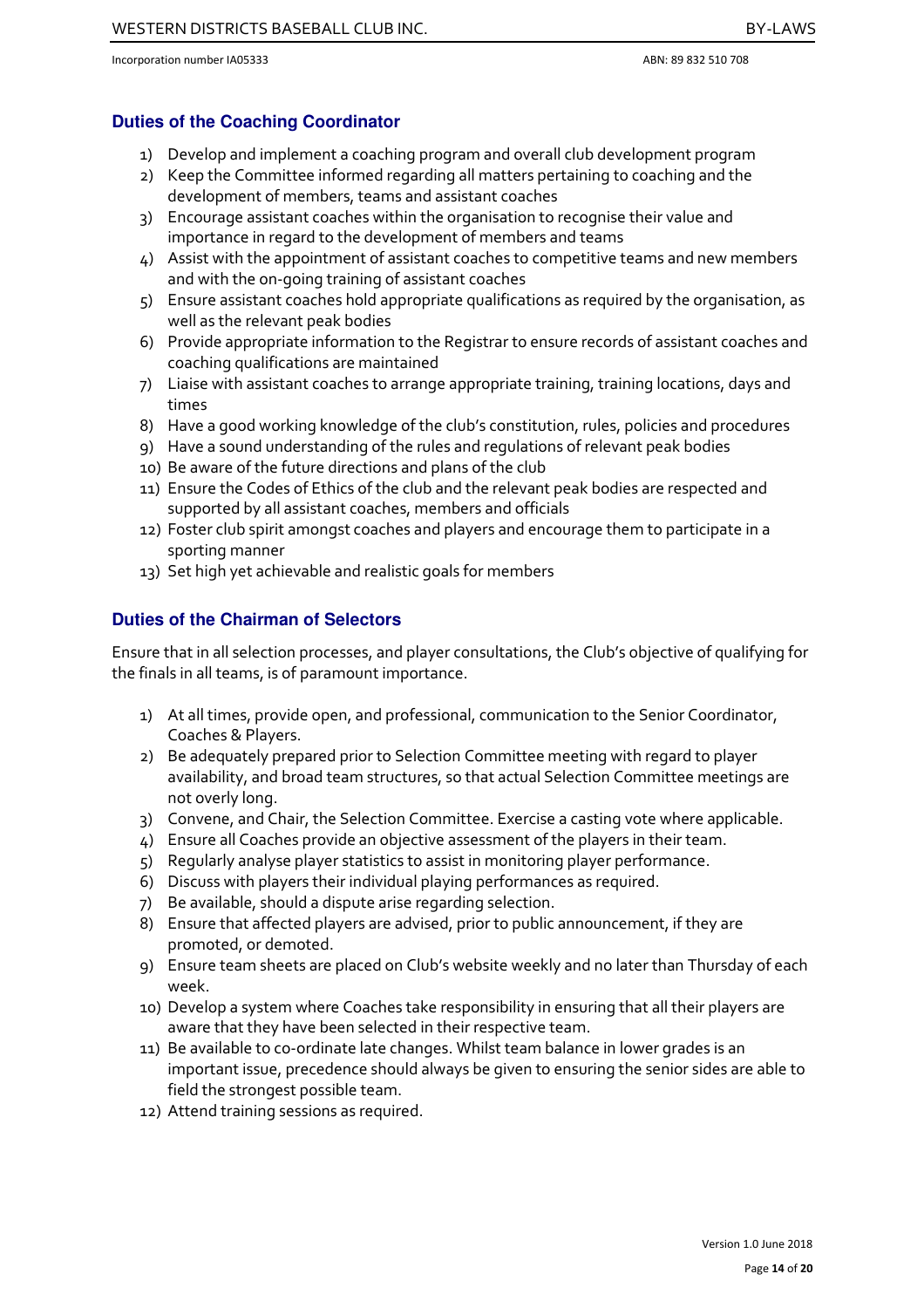### **Duties of the Team Manager**

- 1) Represent the team on behalf of club management and ensure all team members and parents are kept up to date with club requirements and information
- 2) Manage individual teams, making sure that all administrative and operational planning and activities are completed
- 3) Assist with the completion of registration and team lists and keeping everyone informed about competition draws, venues and timings
- 4) Act as a point of liaison between members, the Coaching Coordinator, the Registrar and the Committee
- 5) Liaise with the Coaching Coordinator and relevant team coaches regarding training times, dates and venues
- 6) Confirm with the Registrar that all players are correctly registered prior to first game
- 7) Ensure the safekeeping of members' personal details
- 8) Be responsible for correctly completing the team sheet for each game
- 9) Ensure that all particulars in relation to the game are correctly entered on the scorers sheet
- 10) Be responsible for all gear given to the team and ensure its prompt return at the end of the season
- 11) Ensure that members are correctly uniformed
- 12) Ensure that all players and parents know when they are playing each week and the location of grounds
- 13) Maintain a volunteer roster for canteen, raffle and other related tasks
- 14) Represent the team at coaches and managers meetings and other club meetings as required

# **Duties of the Team Scorer**

- 1) Record the game in the scorebook provided as per the Official Rules of Baseball Rule 10.00 THE OFFICIAL SCORER, working with the opposition team scorer to ensure accuracy of game score and other important game statistics.
- 2) The club will arrange for suitable training which will lead to a required Scorers Accreditation as per the following:

NATIONAL SCORING ACCREDITATION STANDARDS - LEVELS OF ACCREDITATION – OVERVIEW

- 3) The Council of Australian Baseball Scorers (CABS) through cooperation with the Australian Baseball Federation (ABF) has developed a national scoring accreditation system which was implemented 30 June 2003 and may replace existing accreditation systems. The national scoring accreditation system consists of:-
- 4) Level O Orientation to T-ball, rookie ball & baseball scoring responsibility of State / Territory Scoring Organizations. For persons with no baseball/baseball scoring background to introduce them to the basics of baseball scoring to enable them to score a game at basic club level.
- 5) Level S (Student Baseball Scoring Certificate) Available through School / Tertiary / TAFE education curriculum only for a participating educational institution.
- 6) Level 1 Club/school level up to but not including top division/grade. For persons wishing to score on a more regular basis, expanding their scoring ability and knowledge of scoring techniques whilst complying with the rules of baseball scoring including:- scoresheet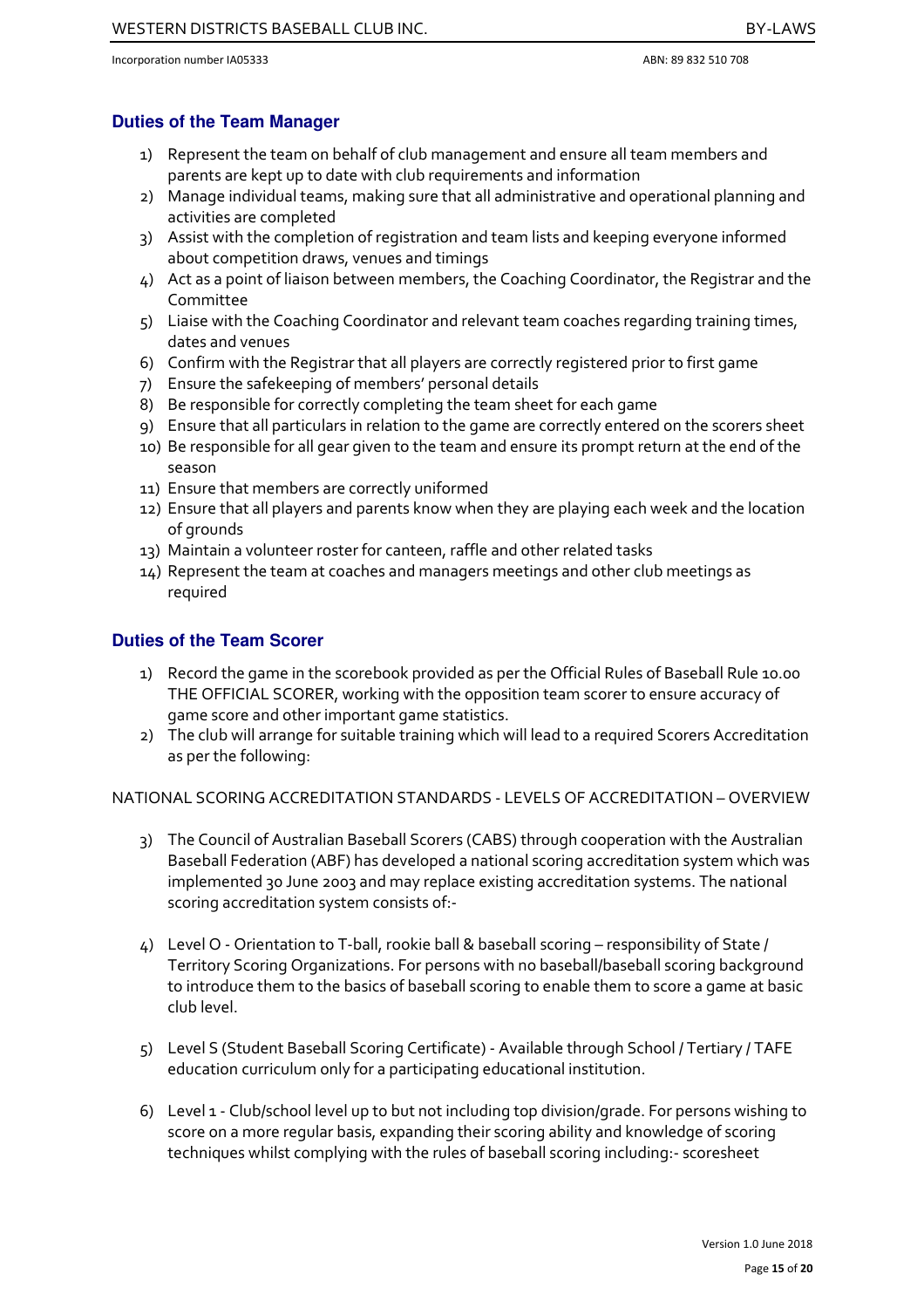competency, symbols, introduction to colours and basic statistics, interpretations e.g. wild pitch/ pass ball, hit/error.

7) Level 2 - Club level including top division/grade including schoolboys/university competition. For persons looking for the opportunity to advance their scoring ability and knowledge to score at the highest level within their State's top division/competition by exposing them to more complex scoring situations, statistics and introduction to delivering Level O instruction.

# **4. OTHER MANAGEMENT MATTERS:**

### **Annual Fees:**

- 1) Fees for Existing, Social, New Members and/or Member Clubs or Teams including nomination fee shall be determined by the Executive Committee.
- 2) No person will be allowed to play unless they are a financial member.

# **Emergency Committee:**

- 1) An Emergency Committee shall consist of any three (3) officers of the Club, including the Chairperson or a President and shall have the authority to authorise anything to be done in case of an emergency where time does not permit the calling of an Executive Committee Meeting to deal with the matter in question.
- 2) A member attending an Emergency Committee meeting must document any items discussed and decisions made. The documents and decisions must be presented to the next Committee Meeting to be ratified by the Executive Committee.

### **Signatories:**

1) All cheques or electronic payments are to be co-signed by any two of President, Secretary or Treasurer.

# **Equipment Distribution by Club to Teams:**

- 1) All equipment distributed to teams belongs to the Club. It is the team's responsibility to account for all equipment distributed and ensure adequate maintenance.
- 2) All Catchers and Umpires must wear throat guards.
- 3) Helmets are compulsory for all batters, base runners and base coaches.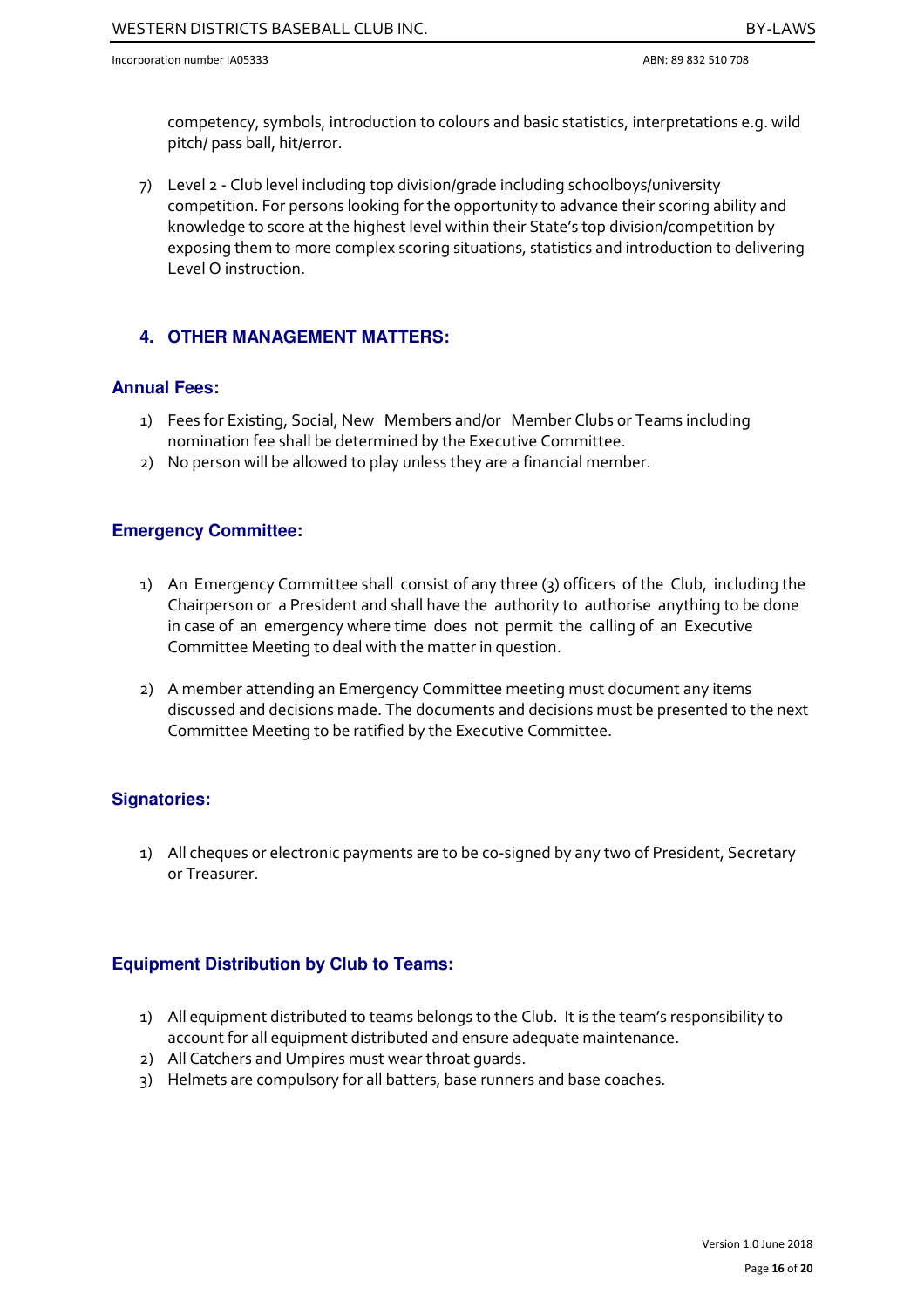# **Life Members:**

#### The Aim

The object of Life Membership is to publicly recognise the outstanding service or contribution of a player, volunteer, employee or benefactor. Life Membership is a significant honour conferred only in exceptional circumstances and one that recognises effort, loyalty and contribution to the club at the highest level. It should retain its prestige and not be awarded easily.

#### Criteria

Candidates must satisfy the following criterion while having been an active member of the Club for at least ten (10) years (accumulatively);

- Have made a sustained and significant contribution to the club;
- given outstanding service on a club committee or as a club official for at least ten (10) years;
- provided outstanding service to the club in some other capacity over at least ten (10) years;
- through their activities, have significantly progressed the club's development;
- It has been conspicuous, seen by the members in its execution or seen by the members as an enduring legacy;
- The candidate will have demonstrated a commitment to the principals of fair play & good sportsmanship;
- The candidate will have provided valued leadership and/or been an outstanding role model to the members in general;
- It should go without saying that the character, personal standing and behaviour of the candidate should be beyond reproach.

#### Procedure

Step 1. The Board will give consideration to Life Membership and, if they feel it is appropriate, identify a suitable candidate (if any) during the first meeting of each calendar year. Should the board have a suitable candidate in mind who they believe may be worthy of the title, a subcommittee will be formed to prepare a report on the candidate to be presented to the board at the following meeting. To be clear, the Board may choose to offer no candidates in any given year or they may offer one candidate for consideration in any given year.

Step 2. The Board will consider the report presented by the sub-committee at the Board's next meeting. If the Board considers that a candidate is worthy of endorsement, it is to commission a nomination proposal which is to be presented at the next Club Annual General Meeting outlining in full the contribution of the nominee to the club and naming the criteria the nomination satisfies. This proposal must be signed and dated by two club members as proposer and seconder.

Step 3. If a proposal is presented at a Club Annual General Meeting, members can vote to accept the candidate as a life member. The members present at the Club Annual General Meeting must pass the vote with an 80% majority to be successful.

### Recognition

A person receiving life membership is entitled to;

- attend all member meetings of the club;
- have their name added to the roll of honour and publicly displayed;
- receive all member publications;
- receive suitable recognition at the AGM and club presentations;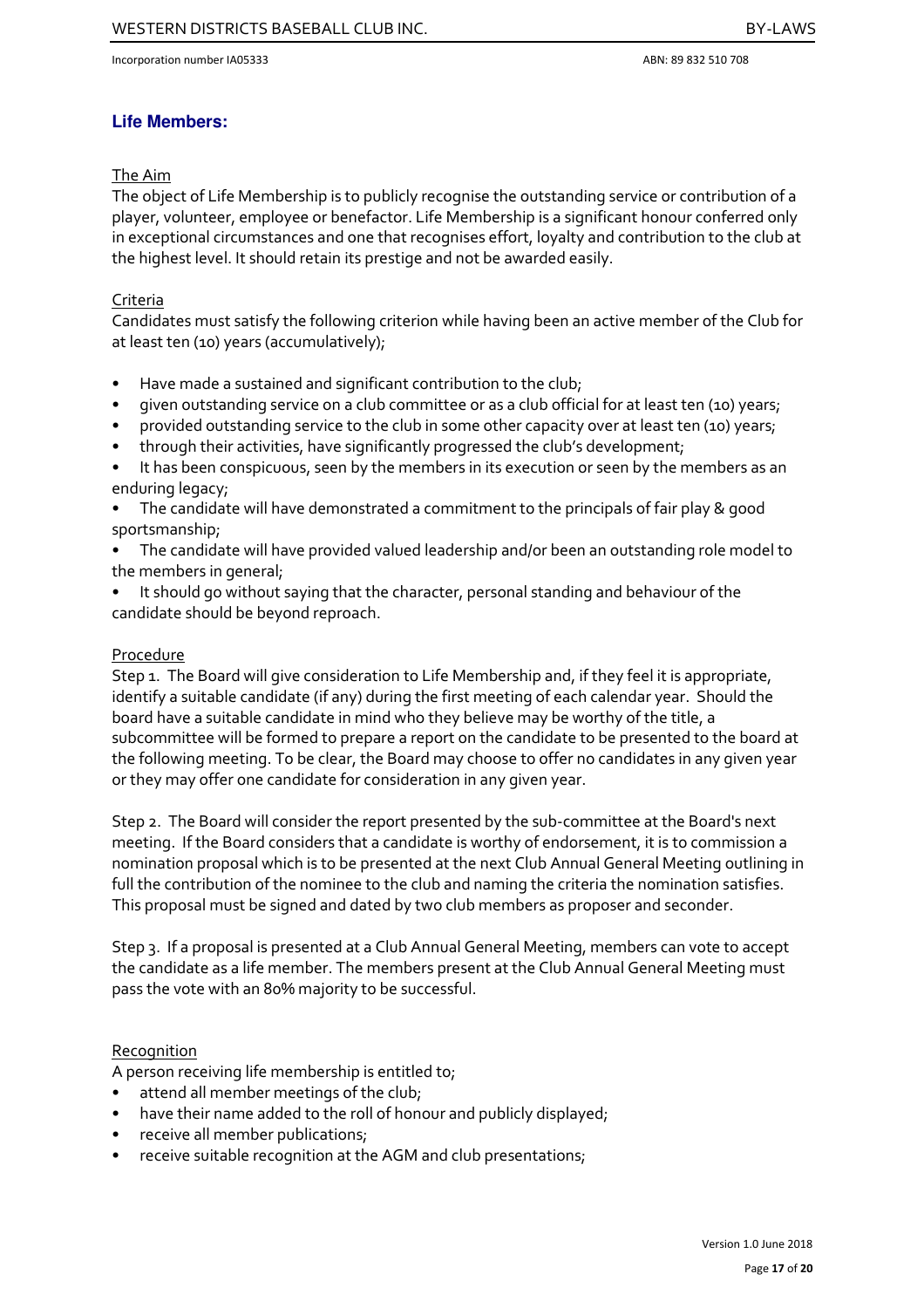• Will not be liable for club membership fees or playing fees (excluding compulsory Association member fees such as capitation).

### Forfeiture of Life Membership

Life Membership may be forfeited upon failure of a life member to observe any by-laws, constitutional requirements or for reasons such as bringing the name of the Club into disrepute. Their membership will be forfeited upon the passing of a Board resolution as per section 10 of the Constitution. A Board Decision to remove a Life Membership may be appealed as per section 11 of the Constitution.

# **Trophies/Awards:**

All trophies won by any member of the club and are perpetual, remain the property of the Club unless the Executive Committee has given prior consent.

#### Club Awards

- Junior Bulldog of the Year
	- o CRITERIA:
		- **Consistent attendance at training and games**
		- **•** Outstanding work ethic
		- "Never say die" attitude and shows the "Bulldog Spirit"
		- Respected by both team mates and rivals
		- **Successful playing season**
		- Demonstrates consistent commitment to the Club
		- Player consistently demonstrates a willingness to play with all other players and follow team rules
		- Award winner to be determined at a meeting of the coaches at the end of the season and prior to the Presentation Night.
- Junior Volunteer of the Year
	- o CRITERIA : Club Member for the Junior part of the Club Open to ALL Club Members (Junior or Adult) in recognition of what they have done for the Junior part of the club during the season. Examples of volunteer work may be helping in the canteen, fundraising, set-up and clean-up, working-bee, promoting the club or baseball, etc.
- Junior Player Volunteer of the Year
	- o CRITERIA : Junior Player Member for the Club Open to ALL Junior Player Members in recognition of what they have done for the club during the season. Examples of volunteer work may be helping in the canteen, fundraising, set-up and clean-up, working-bee, promoting the club or baseball, etc.
- Little League Player of the Year **BURMAH SHIELD ENCOURAGEMENT** 
	- o CRITERIA Little League team Coaches to determine
		- Consistent attendance at training and games
		- **•** Outstanding work ethic
		- "Never say die" attitude and shows the "Bulldog Spirit"
		- Respected by both team mates and rivals
		- Successful playing season
		- Demonstrates consistent commitment to the Club
		- Player consistently demonstrates a willingness to play with all other players and follow team rules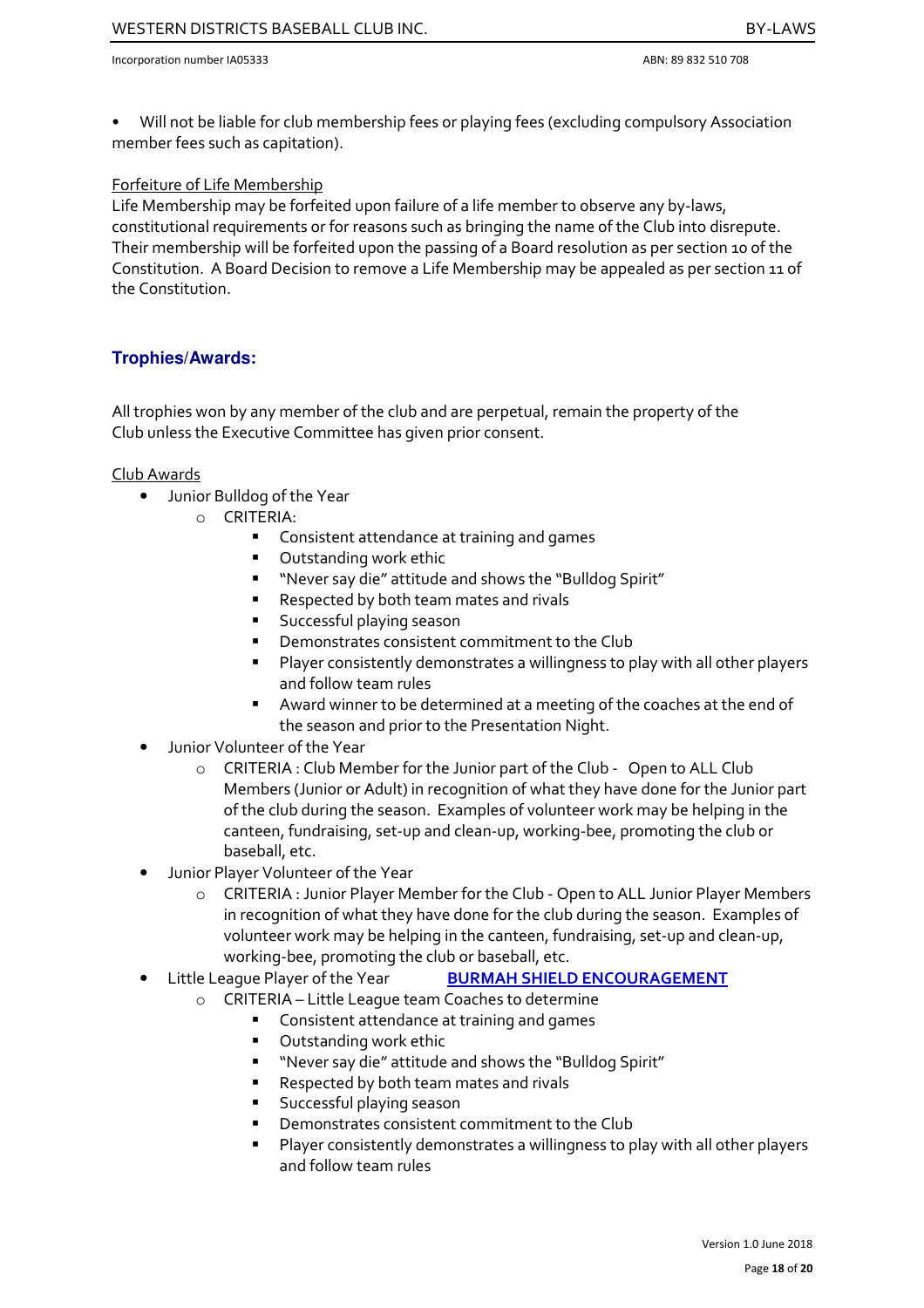- Award winner to be determined at a meeting of the coaches at the end of the season and prior to the Presentation Night.
- Under 20 Most promising player NOEL CONNORS MEMORIAL SHIELD
	- o CRITERIA Team coach to nominate and determined in consultation with the Connors Family
- Senior Bulldog of the Year GLEN MAHONEY AWARD
	-
- o CRITERIA
	- Consistent attendance at training and games
	- **-** Outstanding work ethic
	- "Never say die" attitude and shows the "Bulldog Spirit"
	- Respected by both team mates and rivals
	- **-** Successful playing season
	- Demonstrates consistent commitment to the Club
	- Player consistently demonstrates a willingness to play with all other players and follow team rules
	- Award winner to be determined at a meeting of the coaches at the end of the season and prior to the Presentation Night.
- Golden Arm Award Pitcher MIM STEEL" GOLDEN ARM CUP
	- o CRITERIA
		- Each team coach to nominate a most improved player based on the players rate of improvement from the start of the season to the end of the season.
		- Award winner to be determined at a meeting of the coaches at the end of the season and prior to the Presentation Night.
- Most Improved Senior FRANK MCDONALD AWARD
	-
	- o CRITERIA Each team coach to nominate a most improved player based on
		- the players rate of improvement from the start of the season to the end of the season.
		- Award winner to be determined at a meeting of the coaches at the end of the season and prior to the Presentation Night.
- Senior Volunteer of the Year
	- o CRITERIA : Senior Club Member for the club Open to ALL Senior club members in recognition of what they have done for the club during the season. Examples of volunteer work may be helping in the canteen, fundraising, set-up and clean-up, working-bee, promoting the club or baseball, etc.
- Club Person of the Year Collin Morriss Memorial Shield
	- o CRITERIA : Determined by the Club President

### Baseball Awards

### JUNIOR AWARDS

- Batting Award determined by statistics and Team Coach
- **Most Valuable Player determined by statistics and Team Coach**
- Coaches Award determined by Team Coach encouragement award
- Tee ball, Under 10, Little League and Junior League each player to receive participation medallion/trophy

### SENIOR AWARDS

- **Batting Award determined be statistics and Team Coach**
- Fielding Award determined be statistics and Team Coach
- Most Valuable Player determined be statistics and Team Coach